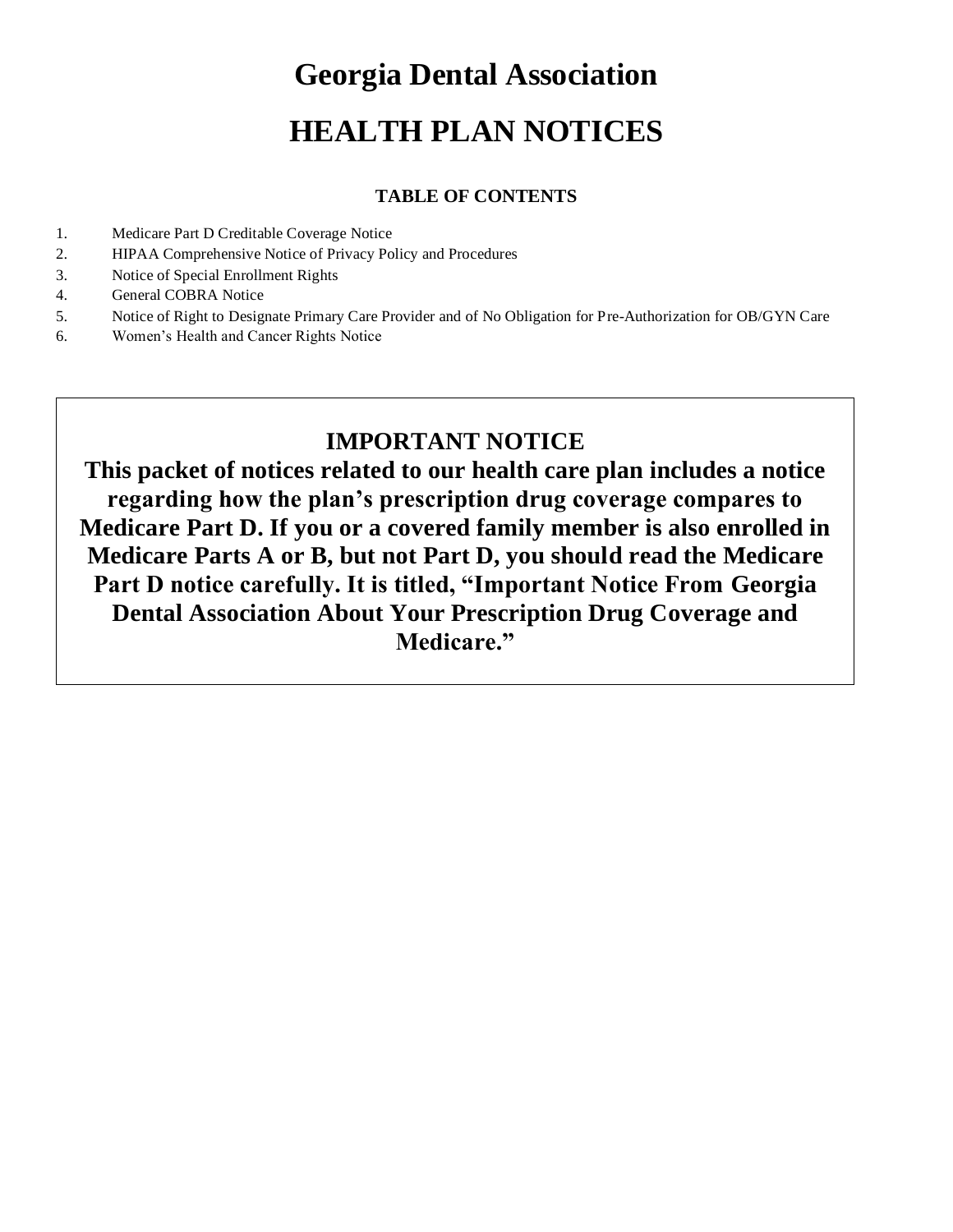### **MEDICARE PART D CREDITABLE COVERAGE NOTICE IMPORTANT NOTICE FROM GEORGIA DENTAL ASSOCIATION ABOUT**

#### **YOUR PRESCRIPTION DRUG COVERAGE AND MEDICARE**

Please read this notice carefully and keep it where you can find it. This notice has information about your current prescription drug coverage with Georgia Dental Association and about your options under Medicare's prescription drug coverage. This information can help you decide whether you want to join a Medicare drug plan. Information about where you can get help to make decisions about your prescription drug coverage is at the end of this notice.

If neither you nor any of your covered dependents are eligible for or have Medicare, this notice does not apply to you or your dependents, as the case may be. However, you should still keep a copy of this notice in the event you or a dependent should qualify for coverage under Medicare in the future. Please note, however, that later notices might supersede this notice.

- 1. Medicare prescription drug coverage became available in 2006 to everyone with Medicare. You can get this coverage if you join a Medicare Prescription Drug Plan or join a Medicare Advantage Plan (like an HMO or PPO) that offers prescription drug coverage. All Medicare drug plans provide at least a standard level of coverage set by Medicare. Some plans may also offer more coverage for a higher monthly premium.
- 2. Georgia Dental Association has determined that the prescription drug coverage offered by the Georgia Dental Association Employee Health Care Plan ("Plan") is, on average for all plan participants, expected to pay out as much as standard Medicare prescription drug coverage pays and is considered "creditable" prescription drug coverage. This is important for the reasons described below.

\_\_\_\_\_\_\_\_\_\_\_\_\_\_\_\_\_\_\_\_\_\_\_\_\_\_\_\_\_\_\_\_\_\_\_\_\_\_\_\_\_\_\_\_\_\_\_\_\_\_\_\_\_\_\_\_\_\_\_\_

Because your existing coverage is, on average, at least as good as standard Medicare prescription drug coverage, you can keep this coverage and not pay a higher premium (a penalty) if you later decide to enroll in a Medicare drug plan, as long as you later enroll within specific time periods.

#### **Enrolling in Medicare—General Rules**

As some background, you can join a Medicare drug plan when you first become eligible for Medicare. If you qualify for Medicare due to age, you may enroll in a Medicare drug plan during a seven-month initial enrollment period. That period begins three months prior to your 65th birthday, includes the month you turn 65, and continues for the ensuing three months. If you qualify for Medicare due to disability or end-stage renal disease, your initial Medicare Part D enrollment period depends on the date your disability or treatment began. For more information you should contact Medicare at the telephone number or web address listed below.

#### **Late Enrollment and the Late Enrollment Penalty**

If you decide to *wait* to enroll in a Medicare drug plan you may enroll later, during Medicare Part D's annual enrollment period, which runs each year from October 15 through December 7. But as a general rule, if you delay your enrollment in Medicare Part D, after first becoming eligible to enroll, you may have to pay a higher premium (a penalty).

If after your initial Medicare Part D enrollment period you go **63 continuous days or longer without "creditable" prescription drug coverage** (that is, prescription drug coverage that's at least as good as Medicare's prescription drug coverage), your monthly Part D premium may go up by at least 1 percent of the premium you would have paid had you enrolled timely, for every month that you did not have creditable coverage.

For example, if after your Medicare Part D initial enrollment period you go 19 months without coverage, your premium may be at least 19% higher than the premium you otherwise would have paid. You may have to pay this higher premium for as long as you have Medicare prescription drug coverage. *However, there are some important exceptions to the late enrollment penalty.*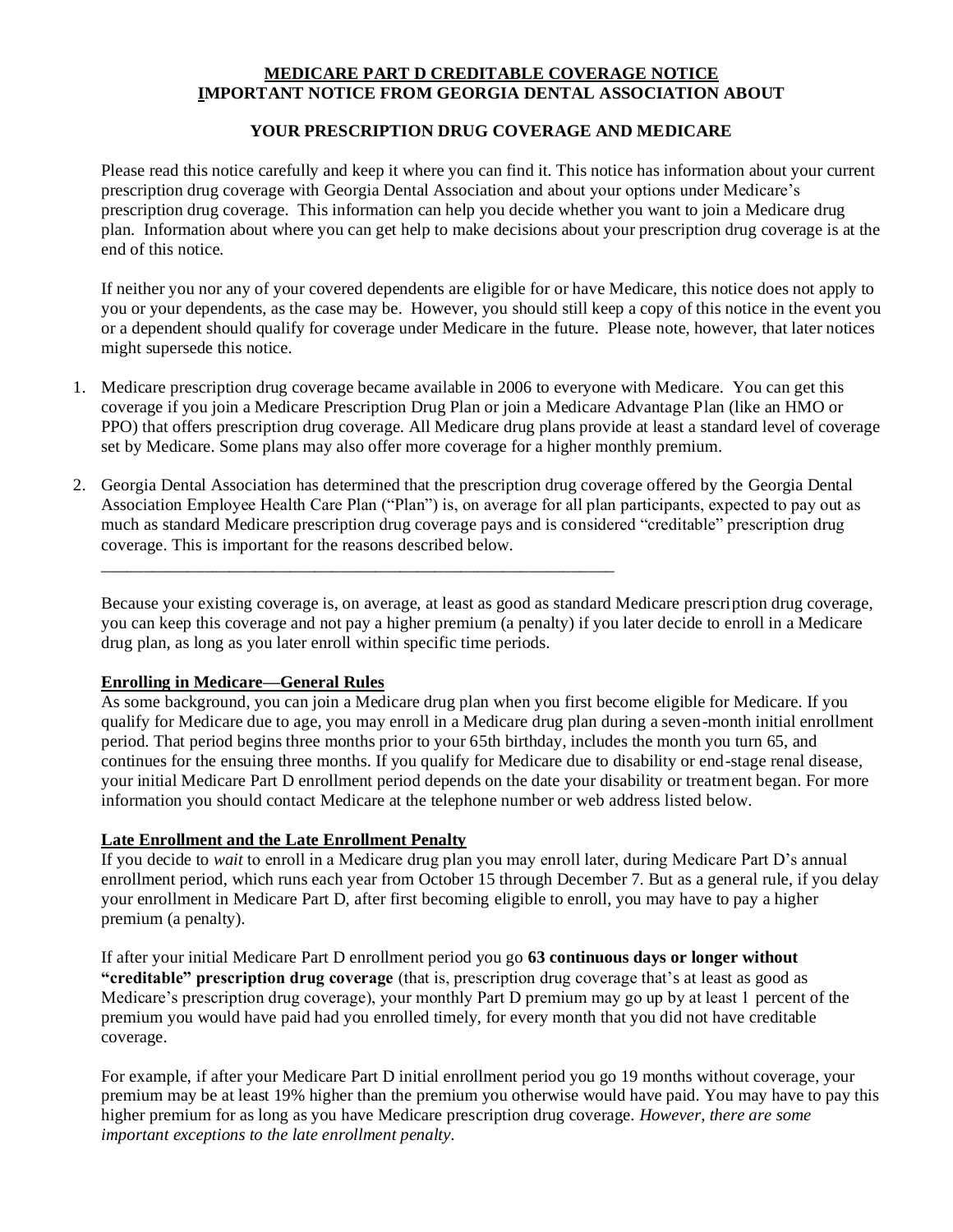#### **Special Enrollment Period Exceptions to the Late Enrollment Penalty**

There are "special enrollment periods" that allow you to add Medicare Part D coverage months or even years after you first became eligible to do so, without a penalty. For example, if after your Medicare Part D initial enrollment period you lose or decide to leave employer-sponsored or union-sponsored health coverage that includes "creditable" prescription drug coverage, you will be eligible to join a Medicare drug plan at that time.

In addition, if you otherwise lose other creditable prescription drug coverage (such as under an individual policy) through no fault of your own, you will be able to join a Medicare drug plan, again without penalty. These special enrollment periods end two months after the month in which your other coverage ends.

#### **Compare Coverage**

You should compare your current coverage, including which drugs are covered at what cost, with the coverage and costs of the plans offering Medicare prescription drug coverage in your area. See the Georgia Dental Association Plan's summary plan description for a summary of the Plan's prescription drug coverage. If you don't have a copy, you can get one by contacting us at the telephone number or address listed below.

#### **Coordinating Other Coverage With Medicare Part D**

Generally speaking, if you decide to join a Medicare drug plan while covered under the Georgia Dental Association Plan due to your employment (or someone else's employment, such as a spouse or parent), your coverage under the Georgia Dental Association Plan will not be affected. For most persons covered under the Plan, the Plan will pay prescription drug benefits first, and Medicare will determine its payments second. For more information about this issue of what program pays first and what program pays second, see the Plan's summary plan description or contact Medicare at the telephone number or web address listed below.

If you do decide to join a Medicare drug plan and drop your Georgia Dental Association prescription drug coverage, be aware that you and your dependents may not be able to get this coverage back. To regain coverage you would have to re-enroll in the Plan, pursuant to the Plan's eligibility and enrollment rules. You should review the Plan's summary plan description to determine if and when you are allowed to add coverage.

#### **For More Information About This Notice or Your Current Prescription Drug Coverage…**

Contact the person listed below for further information, or call 770-395-0224 Ext 113. **NOTE:** You'll get this notice each year. You will also get it before the next period you can join a Medicare drug plan, and if this coverage through Georgia Dental Association changes. You also may request a copy.

#### **For More Information About Your Options Under Medicare Prescription Drug Coverage…**

More detailed information about Medicare plans that offer prescription drug coverage is in the "Medicare & You" handbook. You'll get a copy of the handbook in the mail every year from Medicare. You may also be contacted directly by Medicare drug plans.

For more information about Medicare prescription drug coverage:

- Visit [www.medicare.gov.](http://www.medicare.gov/)
- Call your State Health Insurance Assistance Program (see the inside back cover of your copy of the "Medicare  $& You"$  handbook for their telephone number) for personalized help,
- Call 1-800-MEDICARE (1-800-633-4227). TTY users should call 1-877-486-2048.

If you have limited income and resources, extra help paying for Medicare prescription drug coverage is available. For information about this extra help, visit Social Security on the web at [www.socialsecurity.gov,](http://www.socialsecurity.gov/) or call them at 1-800-772-1213 (TTY 1-800-325-0778).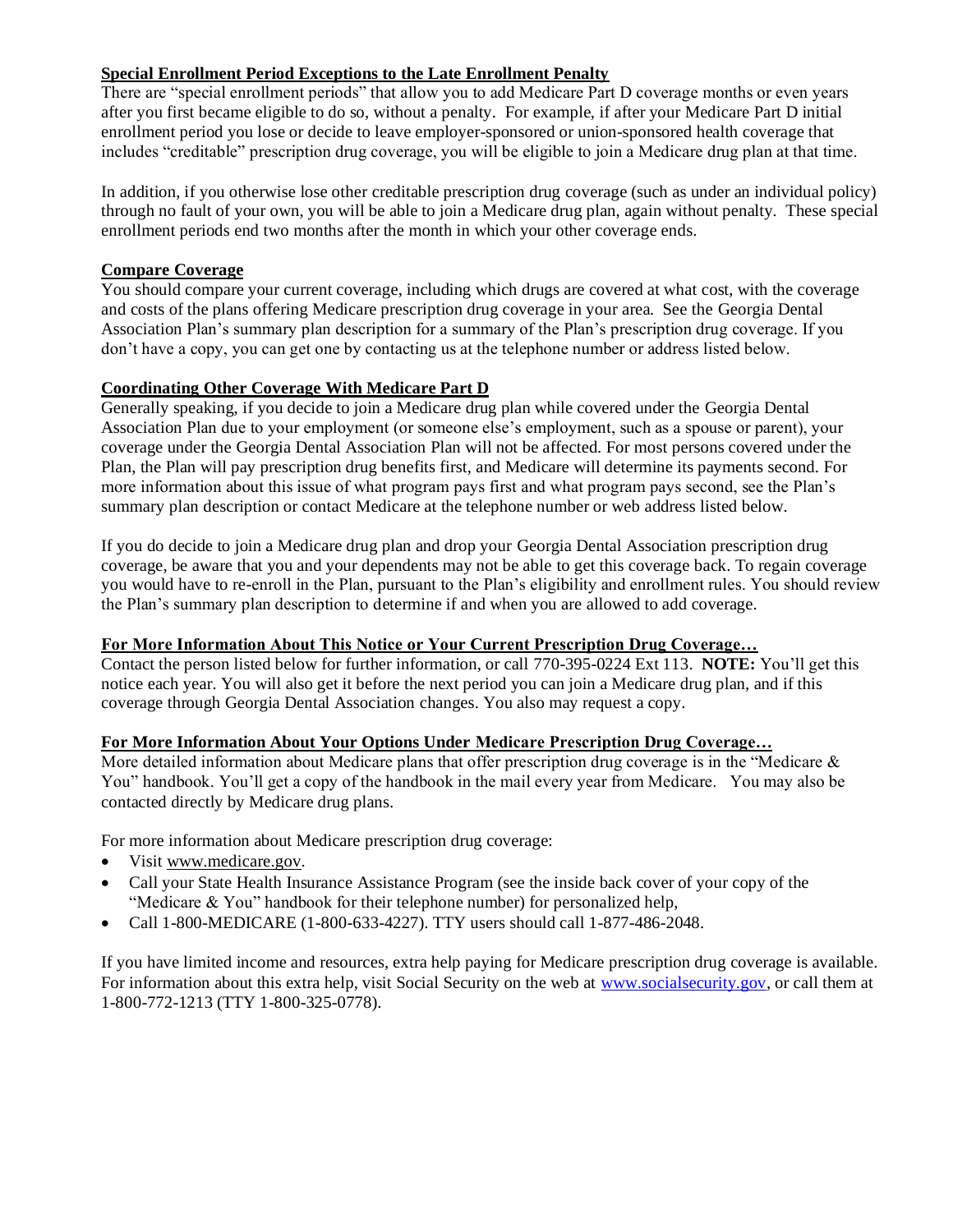**Remember: Keep this Creditable Coverage notice. If you decide to join one of the Medicare drug plans, you may be required to provide a copy of this notice when you join to show whether or not you have maintained creditable coverage and whether or not you are required to pay a higher premium (a penalty).** 

| Date:                    |  |
|--------------------------|--|
| Name of Entity/Sender:   |  |
| Contact-Position/Office: |  |
| Address:                 |  |
|                          |  |
| Dhong Numbor             |  |

January 1, 2022 Christy Biddy Contact—Position/Office: Vice President of Health Insurance Services 7000 Peachtree Dunwoody Rd #17-200 Atlanta, Georgia 30328 Phone Number: 770-395-0224 Ext 113

**Nothing in this notice gives you or your dependents a right to coverage under the Plan. Your (or your dependents') right to coverage under the Plan is determined solely under the terms of the Plan.**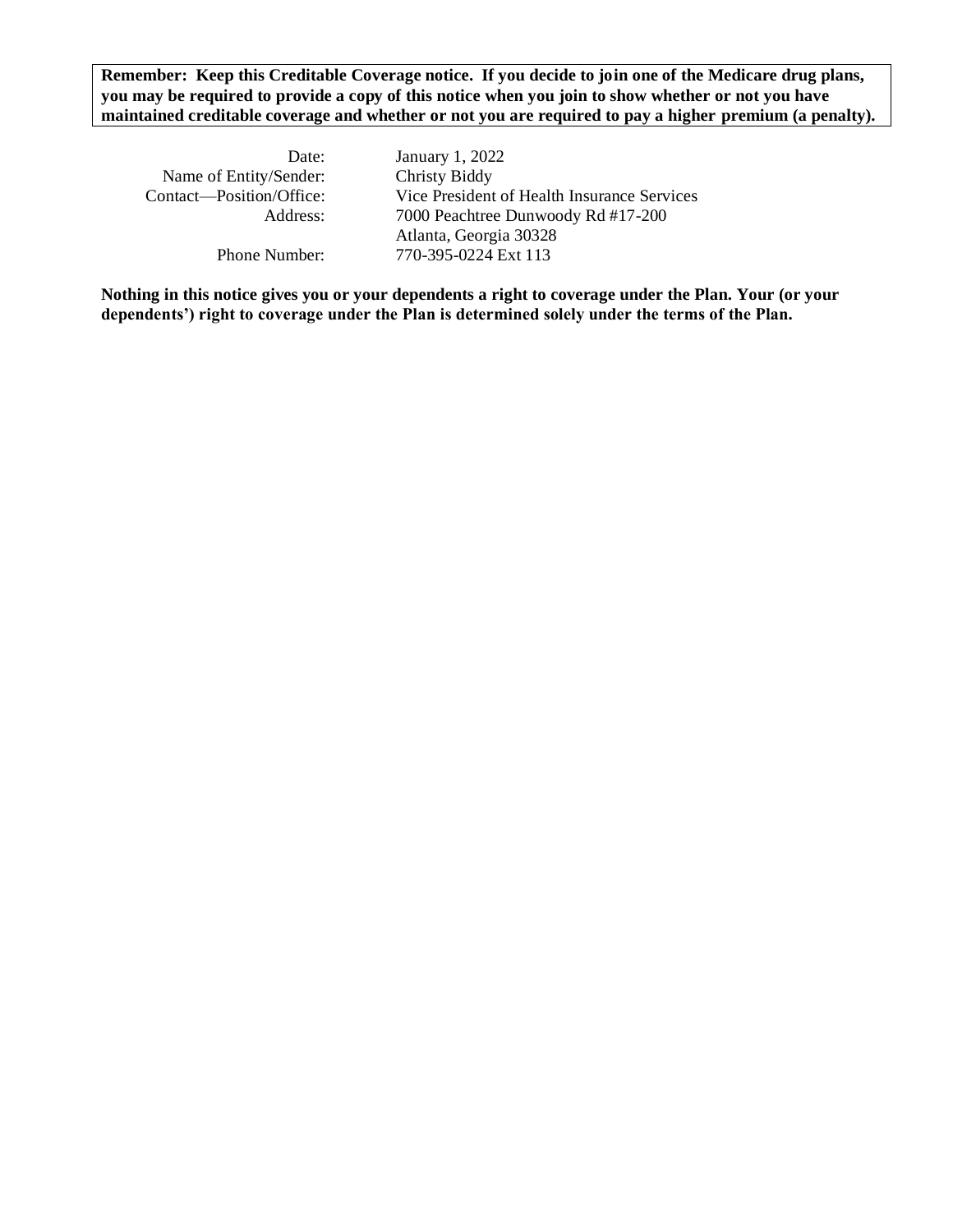#### **HIPAA COMPREHENSIVE NOTICE OF PRIVACY POLICY AND PROCEDURES**

#### **GEORGIA DENTAL ASSOCIATION IMPORTANT NOTICE COMPREHENSIVE NOTICE OF PRIVACY POLICY AND PROCEDURES**

# **THIS NOTICE DESCRIBES HOW MEDICAL INFORMATION ABOUT YOU MAY BE USED AND DISCLOSED AND HOW YOU CAN GET ACCESS TO THIS INFORMATION. PLEASE REVIEW IT CAREFULLY.**

This notice is provided to you on behalf of:

#### **Georgia Dental Association Health and Welfare Plan\***

\* This notice pertains only to healthcare coverage provided under the plan.

#### **The Plan's Duty to Safeguard Your Protected Health Information**

Individually identifiable information about your past, present, or future health or condition, the provision of health care to you, or payment for the health care is considered "Protected Health Information" ("PHI"). The Plan is required to extend certain protections to your PHI, and to give you this notice about its privacy practices that explains how, when, and why the Plan may use or disclose your PHI. Except in specified circumstances, the Plan may use or disclose only the minimum necessary PHI to accomplish the purpose of the use or disclosure.

The Plan is required to follow the privacy practices described in this notice, though it reserves the right to change those practices and the terms of this notice at any time. If it does so, and the change is material, you will receive a revised version of this Notice either by hand delivery, mail delivery to your last known address, or some other fashion. This notice, and any material revisions of it, will also be provided to you in writing upon your request (ask your Human Resources representative, or contact the Plan's Privacy Official, described below), and will be posted on any website maintained by Georgia Dental Association that describes benefits available to employees and dependents.

You may also receive one or more other privacy notices from insurance companies that provide benefits under the Plan. Those notices will describe how the insurance companies use and disclose PHI and your rights with respect to the PHI they maintain.

#### **How the Plan May Use and Disclose Your Protected Health Information**

The Plan uses and discloses PHI for a variety of reasons. For its routine uses and disclosures it does not require your authorization, but for other uses and disclosures, your authorization (or the authorization of your personal representative (e.g., a person who is your custodian, guardian, or has your power-of-attorney) may be required. The following offers more description and examples of the Plan's uses and disclosures of your PHI.

#### • **Uses and Disclosures Relating to Treatment, Payment, or Health Care Operations.**

- **Treatment:** Generally, and as you would expect, the Plan is permitted to disclose your PHI for purposes of your medical treatment. Thus, it may disclose your PHI to doctors, nurses, hospitals, emergency medical technicians, pharmacists, and other health care professionals where the disclosure is for your medical treatment. For example, if you are injured in an accident, and it's important for your treatment team to know your blood type, the Plan could disclose that PHI to the team in order to allow it to more effectively provide treatment to you.
- **Payment:** Of course, the Plan's most important function, as far as you are concerned, is that it *pays for* all or some of the medical care you receive (provided the care is covered by the Plan). In the course of its payment operations, the Plan receives a substantial amount of PHI about you. For example, doctors, hospitals, and pharmacies that provide you care send the Plan detailed information about the care they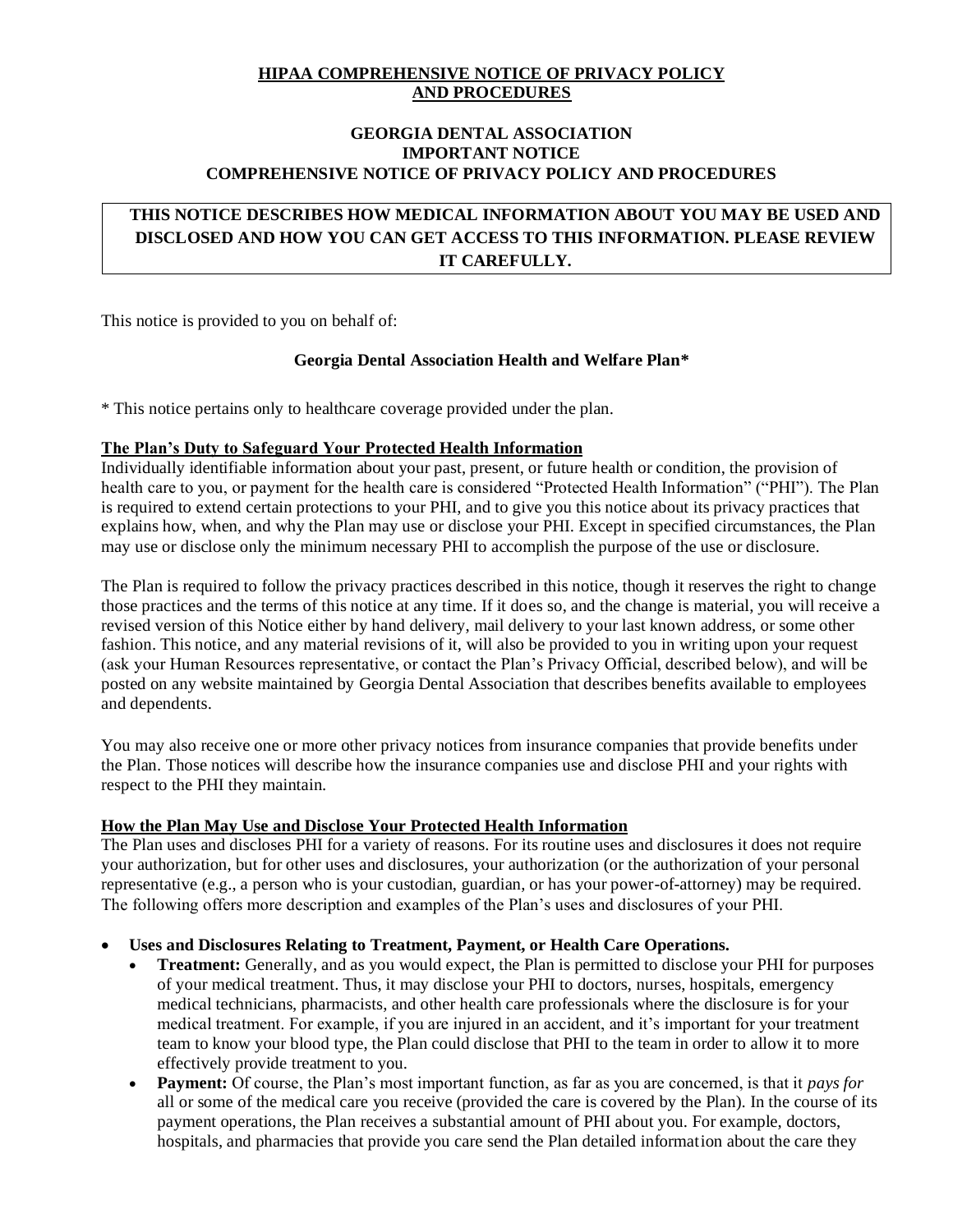provided, so that they can be paid for their services. The Plan may also share your PHI with other plans in certain cases. For example, if you are covered by more than one health care plan (e.g., covered by this Plan and your spouse's plan or covered by the plans covering your father and mother), we may share your PHI with the other plans to coordinate payment of your claims.

- **Health care Operations:** The Plan may use and disclose your PHI in the course of its "health care operations." For example, it may use your PHI in evaluating the quality of services you received or disclose your PHI to an accountant or attorney for audit purposes. In some cases, the Plan may disclose your PHI to insurance companies for purposes of obtaining various insurance coverages. However, the Plan will not disclose, for underwriting purposes, PHI that is genetic information.
- **Other Uses and Disclosures of Your PHI Not Requiring Authorization.** The law provides that the Plan may use and disclose your PHI without authorization in the following circumstances:
	- **To the Plan Sponsor:** The Plan may disclose PHI to the employers (such as Georgia Dental Association) who sponsor or maintain the Plan for the benefit of employees and dependents. However, the PHI may only be used for limited purposes, and may not be used for purposes of employment-related actions or decisions or in connection with any other benefit or employee benefit plan of the employers. PHI may be disclosed to: the human resources or employee benefits department for purposes of enrollments and disenrollments, census, claim resolutions, and other matters related to Plan administration; payroll department for purposes of ensuring appropriate payroll deductions and other payments by covered persons for their coverage; information technology department, as needed for preparation of data compilations and reports related to Plan administration; finance department for purposes of reconciling appropriate payments of premium to and benefits from the Plan, and other matters related to Plan administration; internal legal counsel to assist with resolution of claim, coverage, and other disputes related to the Plan's provision of benefits.
	- **To the Plan's Service Providers:** The Plan may disclose PHI to its service providers ("business associates") who perform claim payment and plan management services. The Plan requires a written contract that obligates the business associate to safeguard and limit the use of PHI.
	- **Required by Law**: The Plan may disclose PHI when a law requires that it report information about suspected abuse, neglect, or domestic violence, or relating to suspected criminal activity, or in response to a court order. It must also disclose PHI to authorities that monitor compliance with these privacy requirements.
	- **For Public Health Activities:** The Plan may disclose PHI when required to collect information about disease or injury, or to report vital statistics to the public health authority.
	- **For Health Oversight Activities:** The Plan may disclose PHI to agencies or departments responsible for monitoring the health care system for such purposes as reporting or investigation of unusual incidents.
	- **Relating to Decedents:** The Plan may disclose PHI relating to an individual's death to coroners, medical examiners, or funeral directors, and to organ procurement organizations relating to organ, eye, or tissue donations or transplants.
	- **For Research Purposes:** In certain circumstances, and under strict supervision of a privacy board, the Plan may disclose PHI to assist medical and psychiatric research.
	- **To Avert Threat to Health or Safety:** In order to avoid a serious threat to health or safety, the Plan may disclose PHI as necessary to law enforcement or other persons who can reasonably prevent or lessen the threat of harm.
	- **For Specific Government Functions:** The Plan may disclose PHI of military personnel and veterans in certain situations, to correctional facilities in certain situations, to government programs relating to eligibility and enrollment, and for national security reasons.
- **Uses and Disclosures Requiring Authorization:** For uses and disclosures beyond treatment, payment, and operations purposes, and for reasons not included in one of the exceptions described above, the Plan is required to have your written authorization. For example, uses and disclosures of psychotherapy notes, uses and disclosures of PHI for marketing purposes, and disclosures that constitute a sale of PHI would require your authorization. Your authorization can be revoked at any time to stop future uses and disclosures, except to the extent that the Plan has already undertaken an action in reliance upon your authorization.
- **Uses and Disclosures Requiring You to Have an Opportunity to Object:** The Plan may share PHI with your family, friend, or other person involved in your care, or payment for your care. We may also share PHI with these people to notify them about your location, general condition, or death. However, the Plan may disclose your PHI only if it informs you about the disclosure in advance and you do not object (but if there is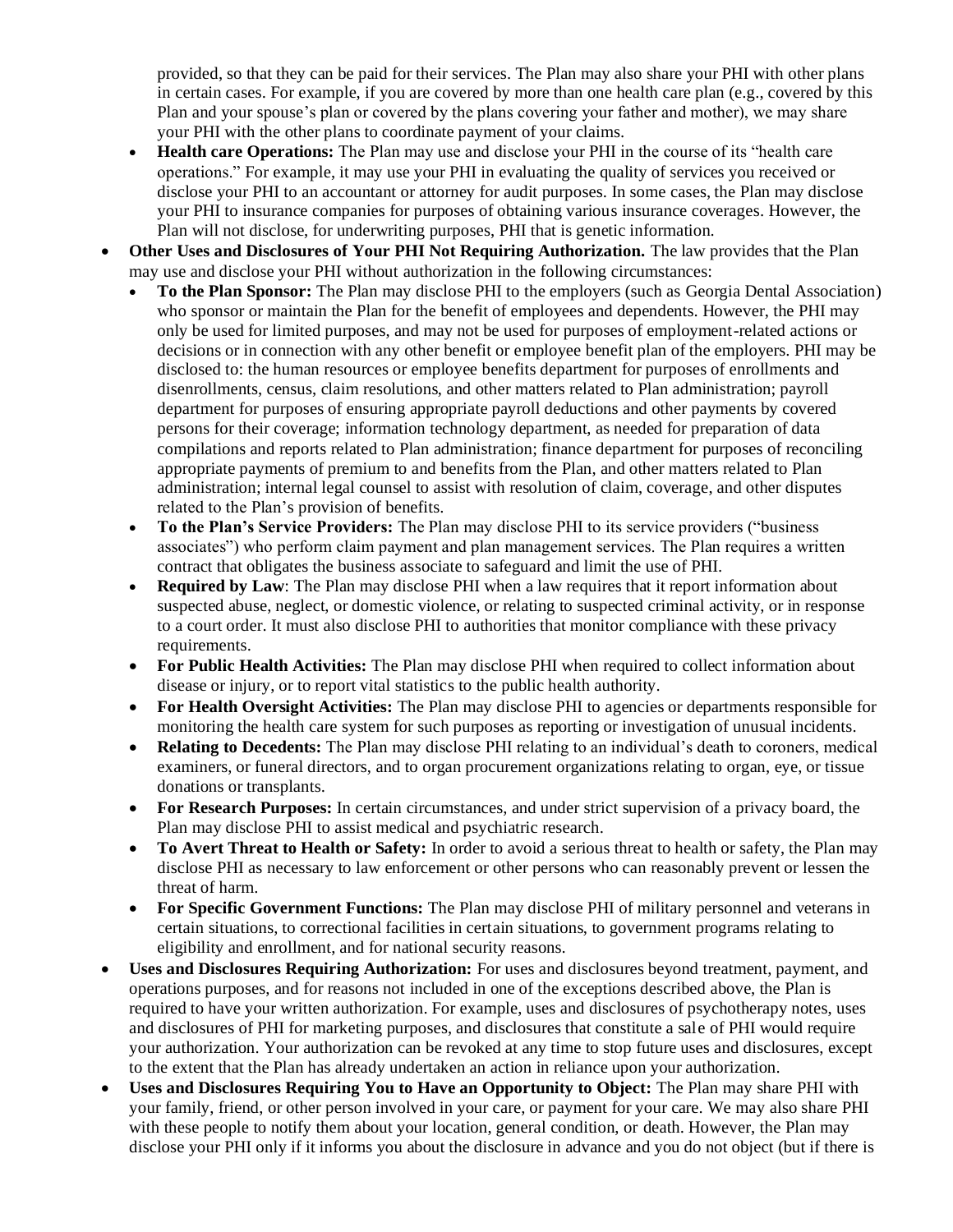an emergency situation and you cannot be given your opportunity to object, disclosure may be made if it is consistent with any prior expressed wishes and disclosure is determined to be in your best interests; you must be informed and given an opportunity to object to further disclosure as soon as you are able to do so).

# **Your Rights Regarding Your Protected Health Information**

You have the following rights relating to your protected health information:

- **To Request Restrictions on Uses and Disclosures:** You have the right to ask that the Plan limit how it uses or discloses your PHI. The Plan will consider your request, but is not legally bound to agree to the restriction. To the extent that it agrees to any restrictions on its use or disclosure of your PHI, it will put the agreement in writing and abide by it except in emergency situations. The Plan cannot agree to limit uses or disclosures that are required by law.
- **To Choose How the Plan Contacts You:** You have the right to ask that the Plan send you information at an alternative address or by an alternative means. To request confidential communications, you must make your request in writing to the Privacy Official. We will not ask you the reason for your request. Your request must specify how or where you wish to be contacted. The Plan must agree to your request as long as it is reasonably easy for it to accommodate the request.
- **To Inspect and Copy Your PHI:** Unless your access is restricted for clear and documented treatment reasons, you have a right to see your PHI in the possession of the Plan or its vendors if you put your request in writing. The Plan, or someone on behalf of the Plan, will respond to your request, normally within 30 days. If your request is denied, you will receive written reasons for the denial and an explanation of any right to have the denial reviewed. If you want copies of your PHI, a charge for copying may be imposed but may be waived, depending on your circumstances. You have a right to choose what portions of your information you want copied and to receive, upon request, prior information on the cost of copying.
- **To Request Amendment of Your PHI:** If you believe that there is a mistake or missing information in a record of your PHI held by the Plan or one of its vendors you may request in writing that the record be corrected or supplemented. The Plan or someone on its behalf will respond, normally within 60 days of receiving your request. The Plan may deny the request if it is determined that the PHI is: (i) correct and complete; (ii) not created by the Plan or its vendor and/or not part of the Plan's or vendor's records; or (iii) not permitted to be disclosed. Any denial will state the reasons for denial and explain your rights to have the request and denial, along with any statement in response that you provide, appended to your PHI. If the request for amendment is approved, the Plan or vendor, as the case may be, will change the PHI and so inform you, and tell others that need to know about the change in the PHI.
- **To Find Out What Disclosures Have Been Made:** You have a right to get a list of when, to whom, for what purpose, and what portion of your PHI has been released by the Plan and its vendors, other than instances of disclosure for which you gave authorization, or instances where the disclosure was made to you or your family. In addition, the disclosure list will not include disclosures for treatment, payment, or health care operations. The list also will not include any disclosures made for national security purposes, to law enforcement officials or correctional facilities, or before the date the federal privacy rules applied to the Plan. You will normally receive a response to your written request for such a list within 60 days after you make the request in writing. Your request can relate to disclosures going as far back as six years. There will be no charge for up to one such list each year. There may be a charge for more frequent requests.

#### **How to Complain About the Plan's Privacy Practices**

If you think the Plan or one of its vendors may have violated your privacy rights, or if you disagree with a decision made by the Plan or a vendor about access to your PHI, you may file a complaint with the person listed in the section immediately below. You also may file a written complaint with the Secretary of the U.S. Department of Health and Human Services. The law does not permit anyone to take retaliatory action against you if you make such complaints.

#### **Notification of a Privacy Breach**

Any individual whose unsecured PHI has been, or is reasonably believed to have been used, accessed, acquired or disclosed in an unauthorized manner will receive written notification from the Plan within 60 days of the discovery of the breach.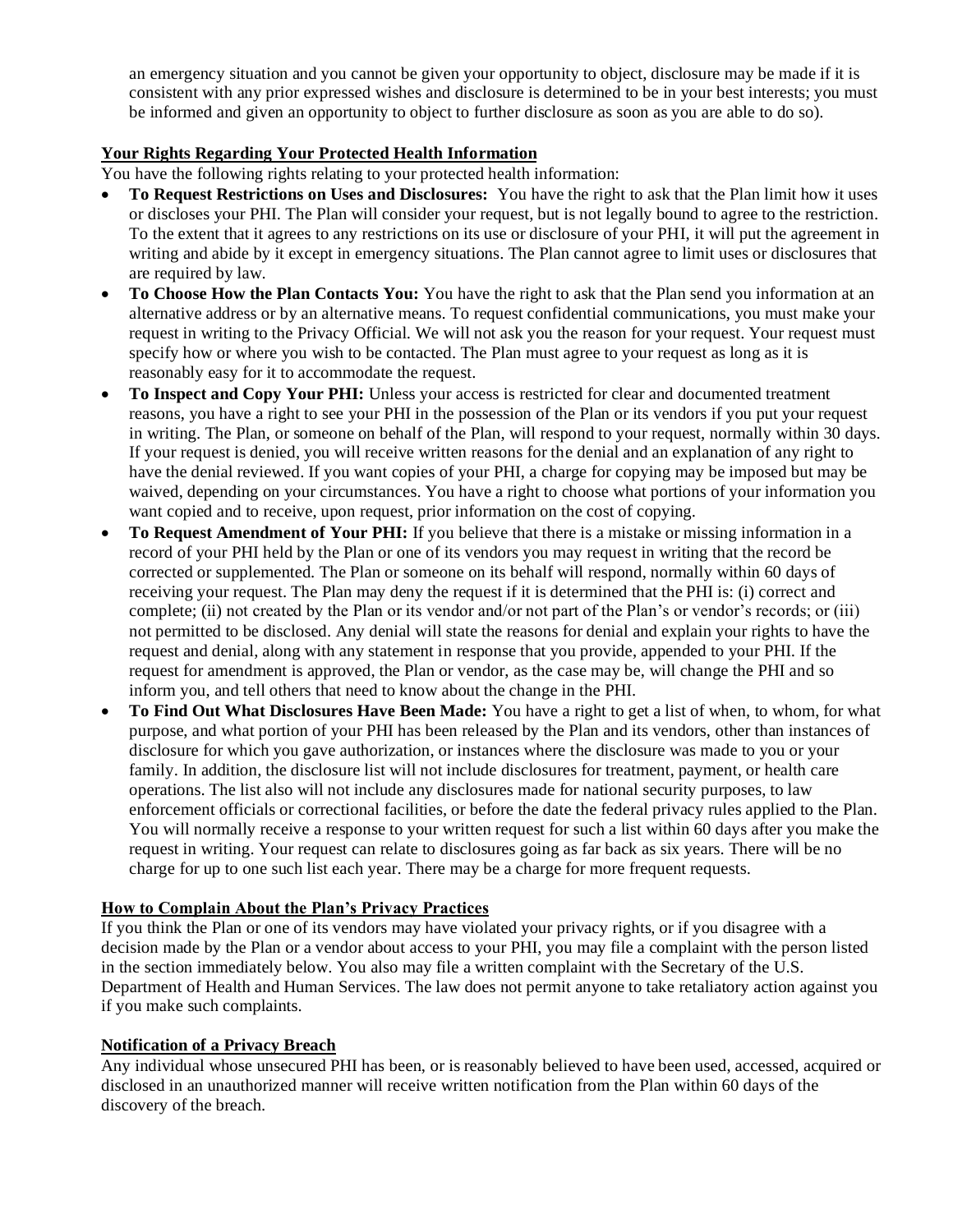If the breach involves 500 or more residents of a state, the Plan will notify prominent media outlets in the state. The Plan will maintain a log of security breaches and will report this information to HHS on an annual basis. Immediate reporting from the Plan to HHS is required if a security breach involves 500 or more people.

# **Contact Person for Information, or to Submit a Complaint**

If you have questions about this notice please contact the Plan's Privacy Official or Deputy Privacy Official(s) (see below). If you have any complaints about the Plan's privacy practices, handling of your PHI, *or breach notification process*, please contact the Privacy Official or an authorized Deputy Privacy Official.

#### **Privacy Official**

The Plan's Privacy Official, the person responsible for ensuring compliance with this notice, is:

Christy Biddy Vice President of Health Insurance Services 770-395-0224 Ext 113

#### **Effective Date**

The effective date of this notice is: January 1, 2022.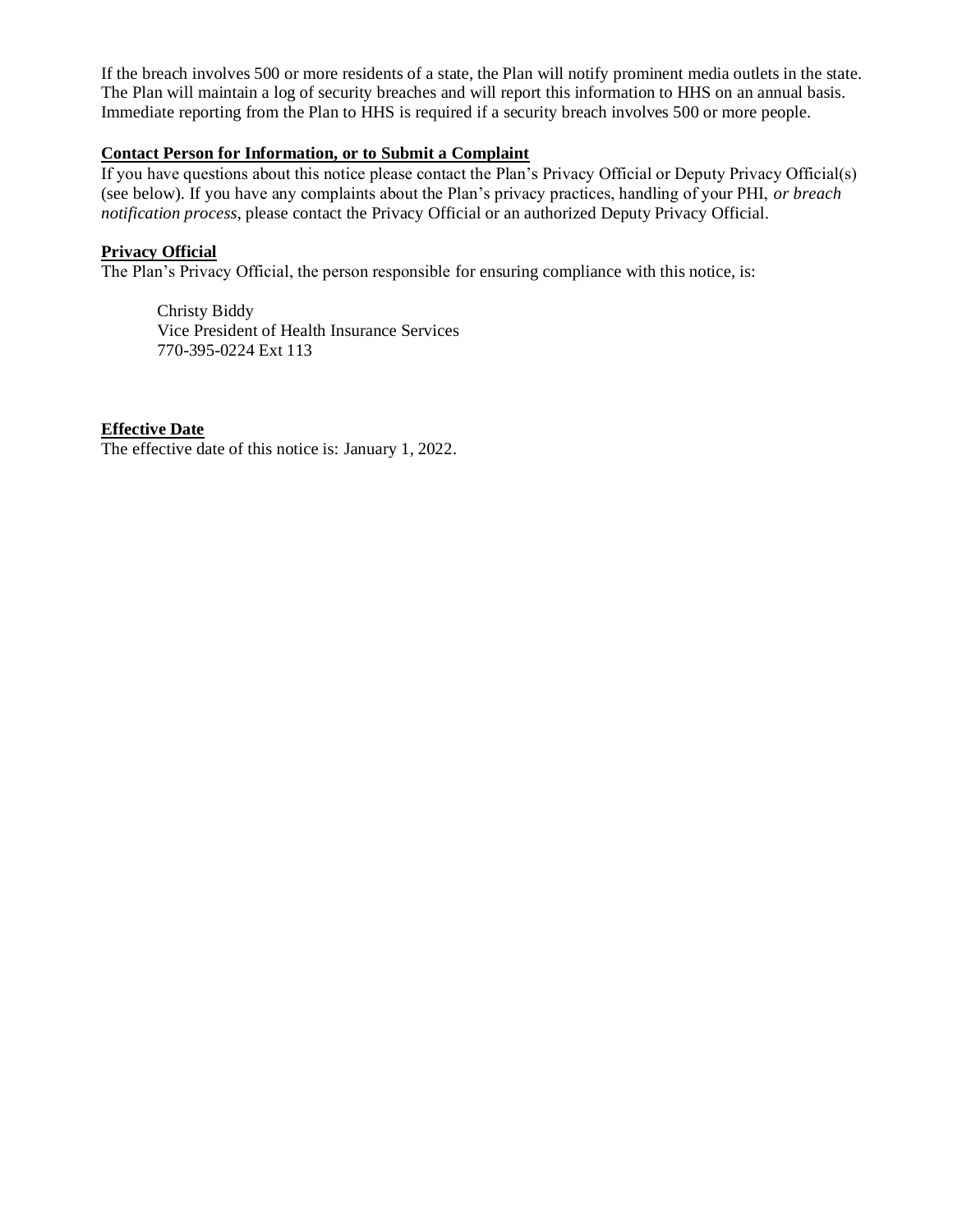# **NOTICE OF SPECIAL ENROLLMENT RIGHTS**

#### **GEORGIA DENTAL ASSOCIATION EMPLOYEE HEALTH CARE PLAN**

If you are declining enrollment for yourself or your dependents (including your spouse) because of other health insurance or group health plan coverage, you may be able to later enroll yourself and your dependents in this plan if you or your dependents lose eligibility for that other coverage (or if the employer stops contributing toward your or your dependents' other coverage).

Loss of eligibility includes but is not limited to:

- Loss of eligibility for coverage as a result of ceasing to meet the plan's eligibility requirements (e.g., divorce, cessation of dependent status, death of an employee, termination of employment, reduction in the number of hours of employment);
- Loss of HMO coverage because the person no longer resides or works in the HMO service area and no other coverage option is available through the HMO plan sponsor;
- Elimination of the coverage option a person was enrolled in, and another option is not offered in its place;
- Failing to return from an FMLA leave of absence; and
- Loss of eligibility under Medicaid or the Children's Health Insurance Program (CHIP).

Unless the event giving rise to your special enrollment right is a loss of eligibility under Medicaid or CHIP, you must request enrollment within *30 days* after your or your dependent's(s') other coverage ends (or after the employer that sponsors that coverage stops contributing toward the coverage).

If the event giving rise to your special enrollment right is a loss of coverage under Medicaid or CHIP, you may request enrollment under this plan within *60 days* of the date you or your dependent(s) lose such coverage under Medicaid or CHIP. Similarly, if you or your dependent(s) become eligible for a state-granted premium subsidy toward this plan, you may request enrollment under this plan within *60 days* after the date Medicaid or CHIP determine that you or the dependent(s) qualify for the subsidy.

In addition, if you have a new dependent as a result of marriage, birth, adoption, or placement for adoption, you may be able to enroll yourself and your dependents. However, you must request enrollment within *30 days* after the marriage, birth, adoption, or placement for adoption.

To request special enrollment or obtain more information, contact:

Christy Biddy Vice President of Health Insurance Services 770-395-0224 Ext 113

*\* This notice is relevant for healthcare coverages subject to the HIPAA portability rules.*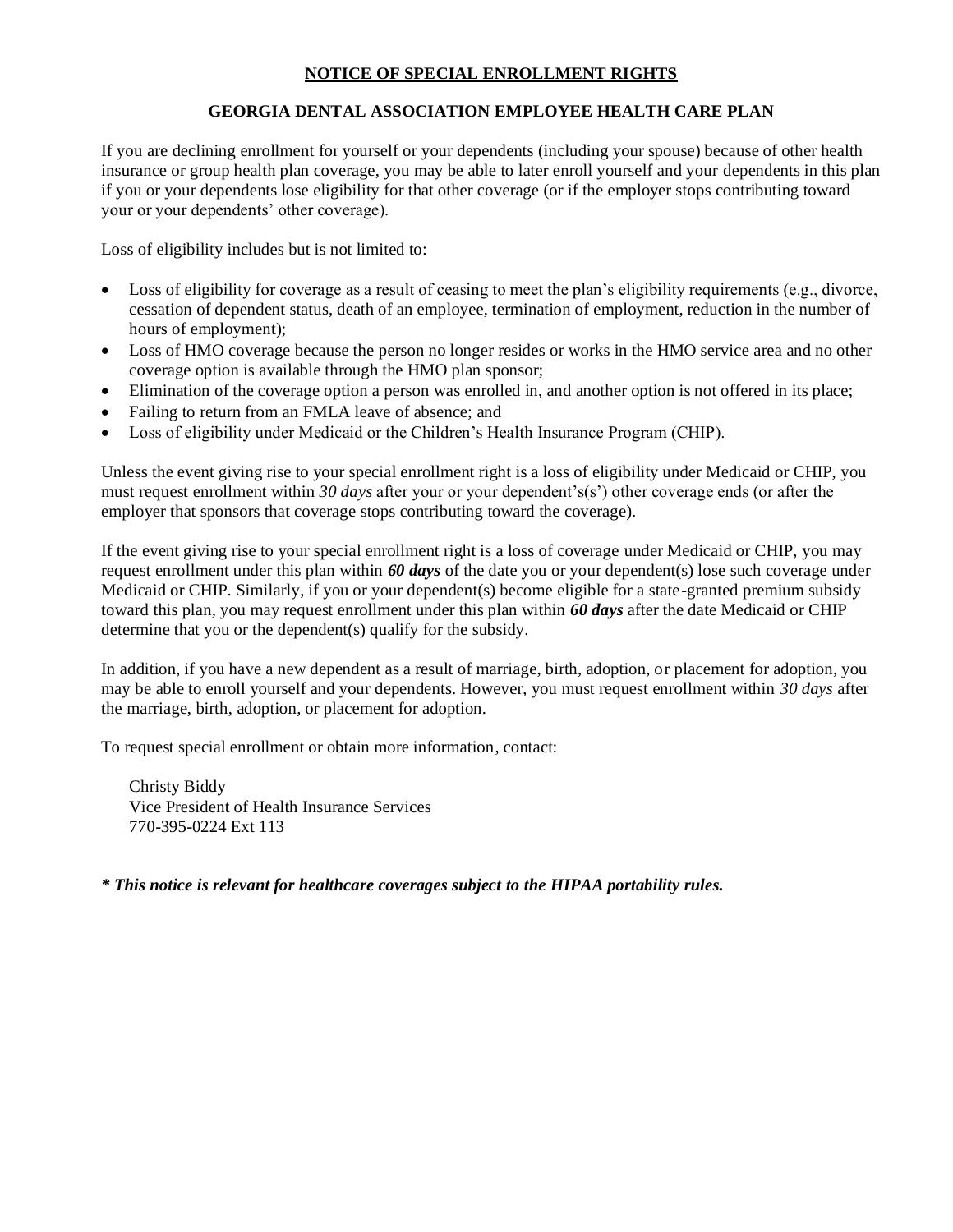# **GENERAL COBRA NOTICE**

# **Introduction**

You're getting this notice because you recently gained coverage under a group health plan (the Plan). This notice has important information about your right to COBRA continuation coverage, which is a temporary extension of coverage under the Plan. **This notice explains COBRA continuation coverage, when it may become available to you and your family, and what you need to do to protect your right to get it.** When you become eligible for COBRA, you may also become eligible for other coverage options that may cost less than COBRA continuation coverage.

The right to COBRA continuation coverage was created by a federal law, the Consolidated Omnibus Budget Reconciliation Act of 1985 (COBRA). COBRA continuation coverage can become available to you and other members of your family when group health coverage would otherwise end. For more information about your rights and obligations under the Plan and under federal law, you should review the Plan's Summary Plan Description or contact the Plan Administrator.

**You may have other options available to you when you lose group health coverage.** For example, you may be eligible to buy an individual plan through the Health Insurance Marketplace. By enrolling in coverage through the Marketplace, you may qualify for lower costs on your monthly premiums and lower out-of-pocket costs. Additionally, you may qualify for a 30-day special enrollment period for another group health plan for which you are eligible (such as a spouse's plan), even if that plan generally doesn't accept late enrollees.

# **What is COBRA continuation coverage?**

COBRA continuation coverage is a continuation of Plan coverage when it would otherwise end because of a life event. This is also called a "qualifying event." Specific qualifying events are listed later in this notice. After a qualifying event, COBRA continuation coverage must be offered to each person who is a "qualified beneficiary." You, your spouse, and your dependent children could become qualified beneficiaries if coverage under the Plan is lost because of the qualifying event. Under the Plan, qualified beneficiaries who elect COBRA continuation coverage must pay for COBRA continuation coverage.

If you're an employee, you'll become a qualified beneficiary if you lose your coverage under the Plan because of the following qualifying events:

- Your hours of employment are reduced, or
- Your employment ends for any reason other than your gross misconduct.

If you're the spouse of an employee, you'll become a qualified beneficiary if you lose your coverage under the Plan because of the following qualifying events:

- Your spouse dies;
- Your spouse's hours of employment are reduced;
- Your spouse's employment ends for any reason other than his or her gross misconduct;
- Your spouse becomes entitled to Medicare benefits (under Part A, Part B, or both); or
- You become divorced or legally separated from your spouse.

Your dependent children will become qualified beneficiaries if they lose coverage under the Plan because of the following qualifying events:

- The parent-employee dies;
- The parent-employee's hours of employment are reduced;
- The parent-employee's employment ends for any reason other than his or her gross misconduct;
- The parent-employee becomes entitled to Medicare benefits (Part A, Part B, or both);
- The parents become divorced or legally separated; or
- The child stops being eligible for coverage under the Plan as a "dependent child."

# **When is COBRA continuation coverage available?**

The Plan will offer COBRA continuation coverage to qualified beneficiaries only after the Plan Administrator has been notified that a qualifying event has occurred. The employer must notify the Plan Administrator of the following qualifying events: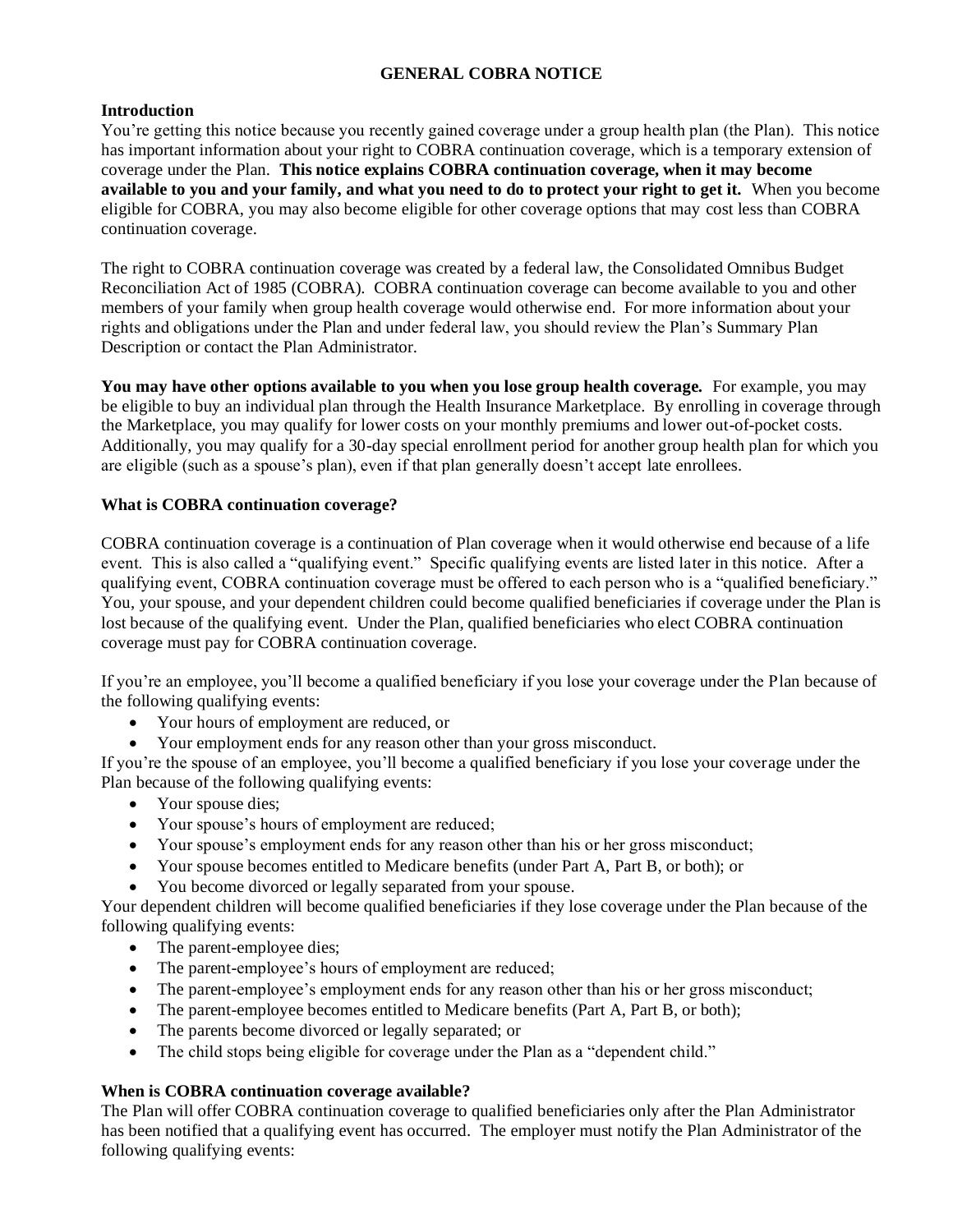- The end of employment or reduction of hours of employment;
- Death of the employee;
- The employee's becoming entitled to Medicare benefits (under Part A, Part B, or both).

**For all other qualifying events (divorce or legal separation of the employee and spouse or a dependent child's losing eligibility for coverage as a dependent child), you must notify the Plan Administrator within 60 days after the qualifying event occurs. You must provide this notice in writing to the Plan Administrator. Any notice you provide must state the name of the plan or plans under which you lost or are losing coverage, the name and address of the employee covered under the plan, the name(s) and address(es) of the qualified beneficiary(ies), and the qualifying event and the date it happened. The Plan Administrator will direct you to provide the appropriate documentation to show proof of the event.**

# **How is COBRA continuation coverage provided?**

Once the Plan Administrator receives notice that a qualifying event has occurred, COBRA continuation coverage will be offered to each of the qualified beneficiaries. Each qualified beneficiary will have an independent right to elect COBRA continuation coverage. Covered employees may elect COBRA continuation coverage on behalf of their spouses, and parents may elect COBRA continuation coverage on behalf of their children. COBRA continuation coverage is a temporary continuation of coverage that generally lasts for 18 months due to employment termination or reduction of hours of work. Certain qualifying events, or a second qualifying event during the initial period of coverage, may permit a beneficiary to receive a maximum of 36 months of coverage.

There are also ways in which this 18-month period of COBRA continuation coverage can be extended: Disability extension of 18-month period of COBRA continuation coverage

If you or anyone in your family covered under the Plan is determined by Social Security to be disabled and you notify the Plan Administrator in a timely fashion, you and your entire family may be entitled to get up to an additional 11 months of COBRA continuation coverage, for a maximum of 29 months. The disability would have to have started at some time before the 60th day of COBRA continuation coverage and must last at least until the end of the 18-month period of COBRA continuation coverage. If you believe you are eligible for this extension, contact the Plan Administrator.

# Second qualifying event extension of 18-month period of continuation coverage

If your family experiences another qualifying event during the 18 months of COBRA continuation coverage, the spouse and dependent children in your family can get up to 18 additional months of COBRA continuation coverage, for a maximum of 36 months, if the Plan is properly notified about the second qualifying event. This extension may be available to the spouse and any dependent children getting COBRA continuation coverage if the employee or former employee dies; becomes entitled to Medicare benefits (under Part A, Part B, or both); gets divorced or legally separated; or if the dependent child stops being eligible under the Plan as a dependent child. This extension is only available if the second qualifying event would have caused the spouse or dependent child to lose coverage under the Plan had the first qualifying event not occurred.

# **Are there other coverage options besides COBRA Continuation Coverage?**

Yes. Instead of enrolling in COBRA continuation coverage, there may be other coverage options for you and your family through the Health Insurance Marketplace, Medicare, Medicaid, [Children's Health Insurance](https://www.healthcare.gov/are-my-children-eligible-for-chip)  [Program \(CHIP\),](https://www.healthcare.gov/are-my-children-eligible-for-chip) or other group health plan coverage options (such as a spouse's plan) through what is called a "special enrollment period." Some of these options may cost less than COBRA continuation coverage. You can learn more about many of these options at **[www.healthcare.gov](https://www.dol.gov/ebsa/www.healthcare.gov)**.

#### **Can I enroll in Medicare instead of COBRA continuation coverage after my group health plan coverage ends?**

In general, if you don't enroll in Medicare Part A or B when you are first eligible because you are still employed, after the Medicare initial enrollment period, you have an 8-month special enrollment period<sup>1</sup> to sign up for Medicare Part A or B, beginning on the earlier of

• The month after your employment ends; or

<sup>1</sup> [https://www.medicare.gov/sign-up-change-plans/how-do-i-get-parts-a-b/part-a-part-b-sign-up-periods.](https://www.medicare.gov/sign-up-change-plans/how-do-i-get-parts-a-b/part-a-part-b-sign-up-periods)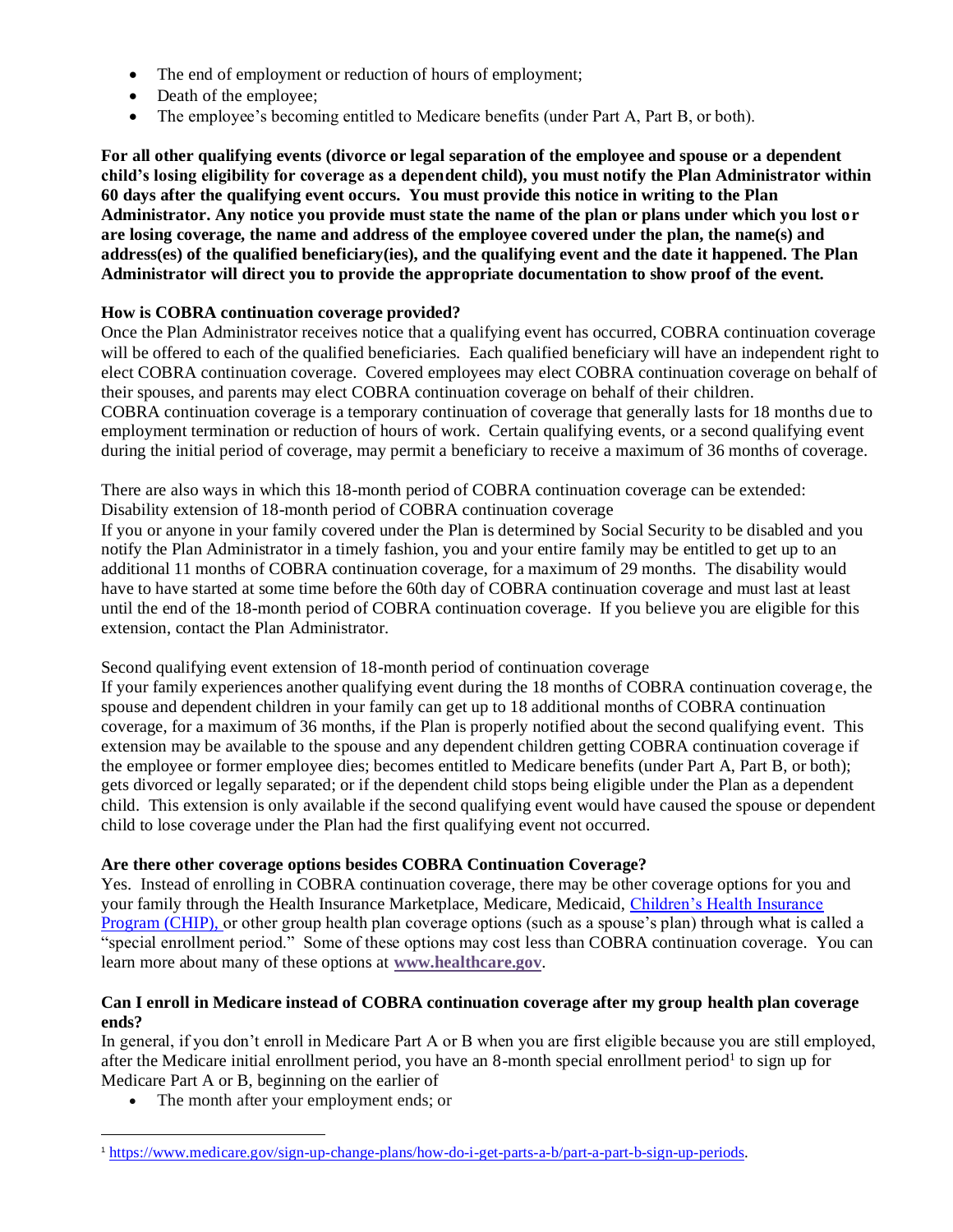• The month after group health plan coverage based on current employment ends.

If you don't enroll in Medicare and elect COBRA continuation coverage instead, you may have to pay a Part B late enrollment penalty and you may have a gap in coverage if you decide you want Part B later. If you elect COBRA continuation coverage and later enroll in Medicare Part A or B before the COBRA continuation coverage ends, the Plan may terminate your continuation coverage. However, if Medicare Part A or B is effective on or before the date of the COBRA election, COBRA coverage may not be discontinued on account of Medicare entitlement, even if you enroll in the other part of Medicare after the date of the election of COBRA coverage.

If you are enrolled in both COBRA continuation coverage and Medicare, Medicare will generally pay first (primary payer) and COBRA continuation coverage will pay second. Certain plans may pay as if secondary to Medicare, even if you are not enrolled in Medicare.

For more information visi[t https://www.medicare.gov/medicare-and-you.](https://www.medicare.gov/medicare-and-you)

#### **If you have questions**

Questions concerning your Plan or your COBRA continuation coverage rights should be addressed to the contact or contacts identified below. For more information about your rights under the Employee Retirement Income Security Act (ERISA), including COBRA, the Patient Protection and Affordable Care Act, and other laws affecting group health plans, contact the nearest Regional or District Office of the U.S. Department of Labor's Employee Benefits Security Administration (EBSA) in your area or visit **[www.dol.gov/ebsa](http://www.dol.gov/ebsa)**. (Addresses and phone numbers of Regional and District EBSA Offices are available through EBSA's website.) For more information about the Marketplace, visit **[www.HealthCare.gov](http://www.healthcare.gov/)**.

### **Keep your Plan informed of address changes**

To protect your family's rights, let the Plan Administrator know about any changes in the addresses of family members.You should also keep a copy, for your records, of any notices you send to the Plan Administrator. **Plan contact information**

For additional information regarding your COBRA continuation coverage rights, please contact the Plan Administrator below: Christy Biddy Vice President of Health Insurance Services 7000 Peachtree Dunwoody Rd #17-200 Atlanta, Georgia 30328 770-395-0224 Ext 113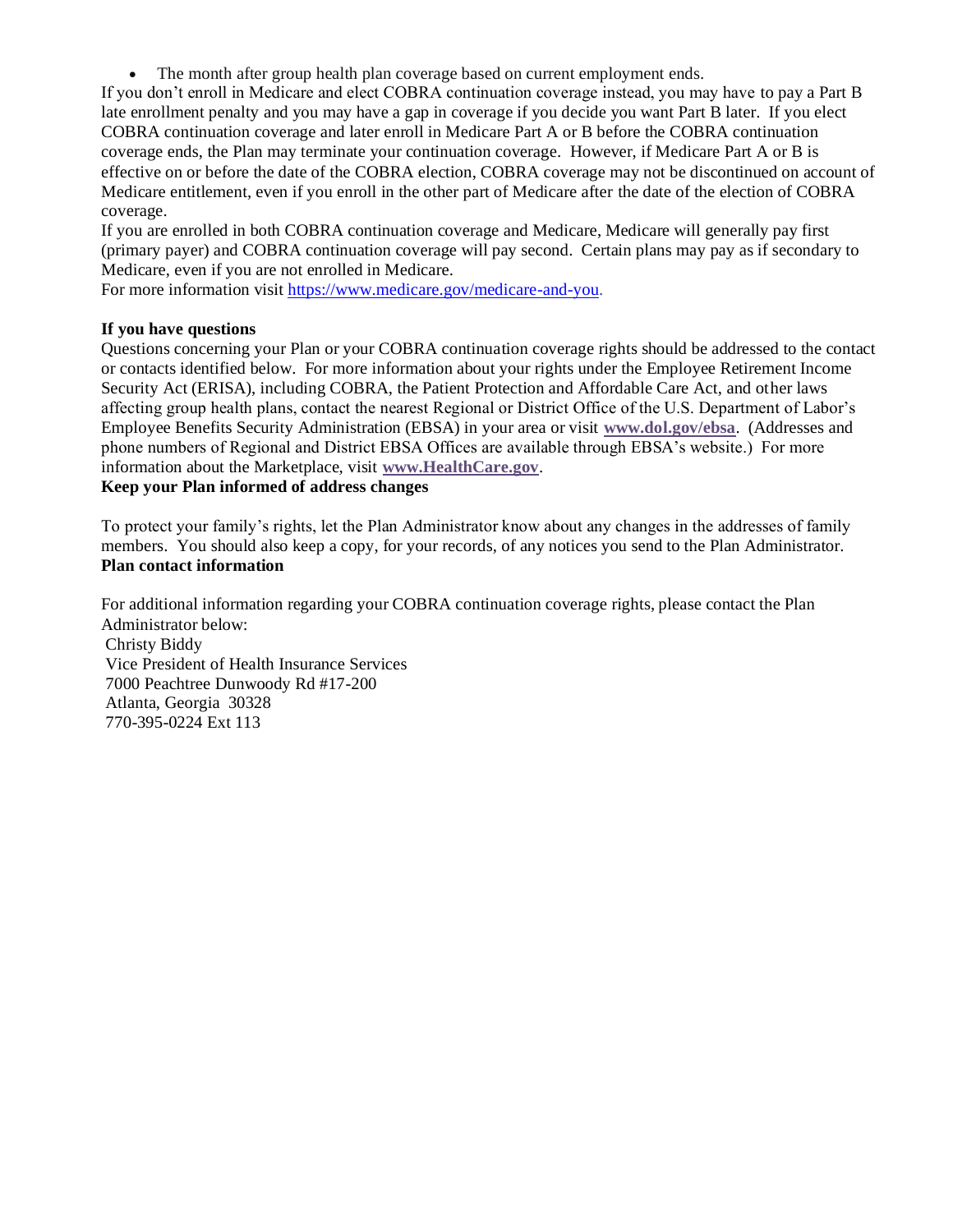#### **NOTICE OF RIGHT TO DESIGNATE PRIMARY CARE PROVIDER AND OF NO OBLIGATION FOR PRE-AUTHORIZATION FOR OB/GYN CARE**

Georgia Dental Association Employee Health Care Plan generally allows the designation of a primary care provider. You have the right to designate any primary care provider who participates in our network and who is available to accept you or your family members. For information on how to select a primary care provider, and for a list of the participating primary care providers, contact the plan issuer at .

For children, you may designate a pediatrician as the primary care provider.

You do not need prior authorization from Georgia Dental Association Employee Health Care Plan or from any other person (including a primary care provider) in order to obtain access to obstetrical or gynecological care from a health care professional in our network who specializes in obstetrics or gynecology. The health care professional, however, may be required to comply with certain procedures, including obtaining prior authorization for certain services, following a pre-approved treatment plan, or procedures for making referrals. For a list of participating health care professionals who specialize in obstetrics or gynecology, contact the Georgia Dental Association Employee Health Care Plan at:

Christy Biddy Vice President of Health Insurance Services 770-395-0224 Ext 113